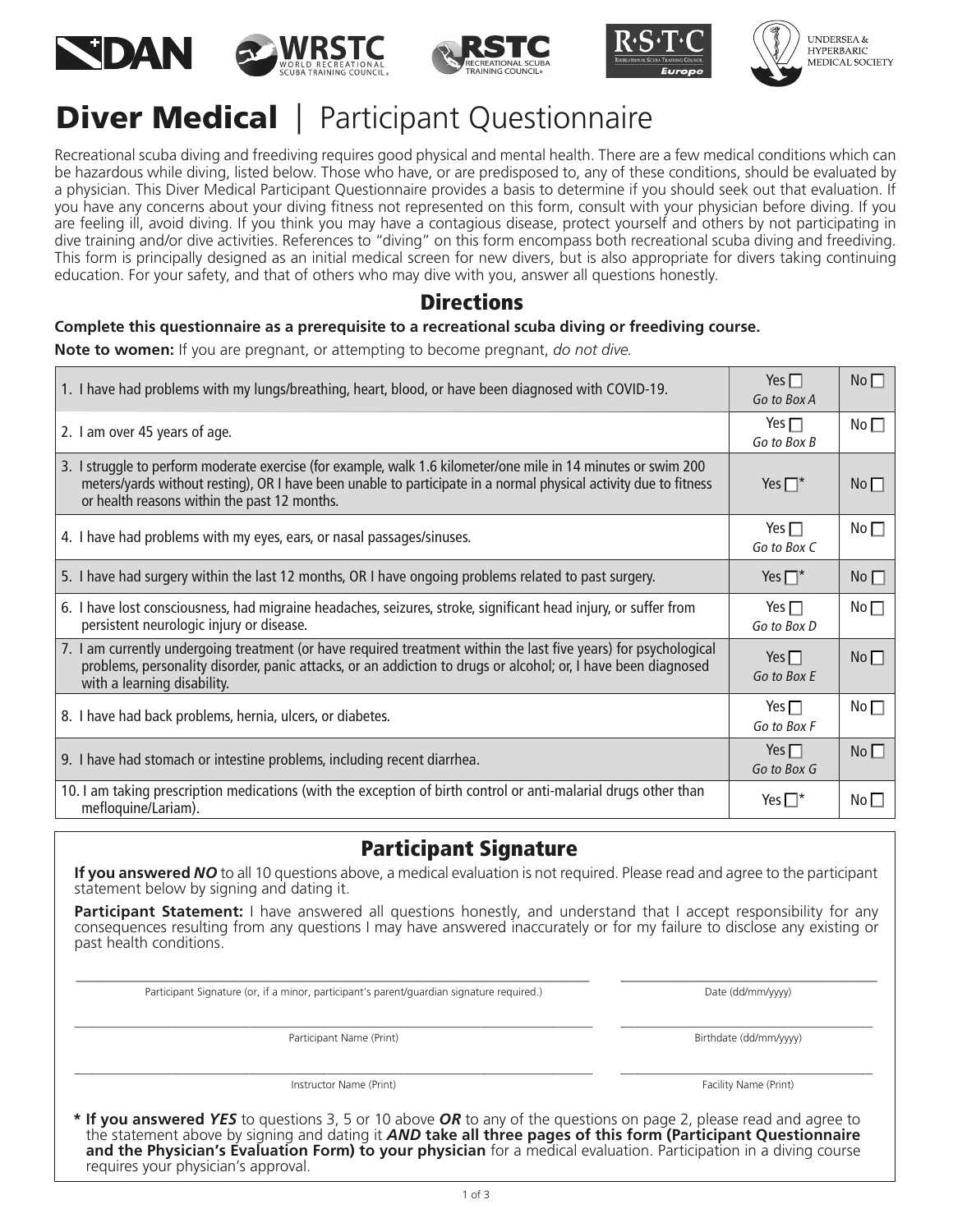Date (dd/mm/yyyy)

### **Diver Medical** | Participant Questionnaire Continued

| <b>Diver Medical</b>   Participant Questionnaire Continued                                                                                                                                                                                     |              |    |
|------------------------------------------------------------------------------------------------------------------------------------------------------------------------------------------------------------------------------------------------|--------------|----|
| <b>Box A - I have/have had:</b>                                                                                                                                                                                                                |              |    |
| Chest surgery, heart surgery, heart valve surgery, stent placement, or a pneumothorax (collapsed lung).                                                                                                                                        | Yes $\Box^*$ | No |
| Asthma, wheezing, severe allergies, hay fever or congested airways within the last 12 months that limits my physical activity/exercise.                                                                                                        | Yes $\Box^*$ | No |
| A problem or illness involving my heart such as: angina, chest pain on exertion, heart failure, immersion pulmonary edema, heart attack or<br>stroke, OR am taking medication for any heart condition.                                         | Yes $\Box^*$ | No |
| Recurrent bronchitis and currently coughing within the past 12 months, OR have been diagnosed with emphysema.                                                                                                                                  | Yes $\Box^*$ | No |
| A diagnosis of COVID-19.                                                                                                                                                                                                                       | Yes $\Box^*$ | No |
| Box B - I am over 45 years of age AND:                                                                                                                                                                                                         |              |    |
| I currently smoke or inhale nicotine by other means.                                                                                                                                                                                           | Yes $\Box^*$ | No |
| I have a high cholesterol level.                                                                                                                                                                                                               | Yes $\Box^*$ | No |
| I have high blood pressure.                                                                                                                                                                                                                    | Yes $\Box^*$ | No |
| I have had a close blood relative die suddenly or of cardiac disease or stroke before the age of 50, OR have a family history of heart<br>disease before age 50 (including abnormal heart rhythms, coronary artery disease or cardiomyopathy). | Yes $\Box^*$ | No |
| <b>Box C-I have/have had:</b>                                                                                                                                                                                                                  |              |    |
| Sinus surgery within the last 6 months.                                                                                                                                                                                                        | Yes $\Box^*$ | No |
| Ear disease or ear surgery, hearing loss, or problems with balance.                                                                                                                                                                            | Yes $\Box^*$ | No |
| Recurrent sinusitis within the past 12 months.                                                                                                                                                                                                 | Yes $\Box^*$ | No |
| Eye surgery within the past 3 months.                                                                                                                                                                                                          | Yes $\Box^*$ | No |
| <b>Box D-I have/have had:</b>                                                                                                                                                                                                                  |              |    |
| Head injury with loss of consciousness within the past 5 years.                                                                                                                                                                                | Yes $\Box^*$ | No |
| Persistent neurologic injury or disease.                                                                                                                                                                                                       | Yes $\Box^*$ | No |
| Recurring migraine headaches within the past 12 months, or take medications to prevent them.                                                                                                                                                   | Yes $\Box^*$ | No |
| Blackouts or fainting (full/partial loss of consciousness) within the last 5 years.                                                                                                                                                            | Yes $\Box^*$ | No |
| Epilepsy, seizures, or convulsions, OR take medications to prevent them.                                                                                                                                                                       | Yes $\Box^*$ | No |
| <b>Box E-I have/have had:</b>                                                                                                                                                                                                                  |              |    |
| Behavioral health, mental or psychological problems requiring medical/psychiatric treatment.                                                                                                                                                   | Yes $\Box^*$ | No |
| Major depression, suicidal ideation, panic attacks, uncontrolled bipolar disorder requiring medication/psychiatric treatment.                                                                                                                  | Yes $\Box^*$ | No |
| Been diagnosed with a mental health condition or a learning/developmental disorder that requires ongoing care.                                                                                                                                 | Yes $\Box^*$ | No |
| An addiction to drugs or alcohol requiring treatment within the last 5 years.                                                                                                                                                                  | Yes $\Box^*$ | No |
| <b>Box F-I have/have had:</b>                                                                                                                                                                                                                  |              |    |
| Recurrent back problems in the last 6 months that limit my everyday activity.                                                                                                                                                                  | Yes $\Box^*$ | No |
| Back or spinal surgery within the last 12 months.                                                                                                                                                                                              | Yes $\Box^*$ | No |
| Diabetes, either insulin- or diet-controlled, OR gestational diabetes within the last 12 months.                                                                                                                                               | Yes $\Box^*$ | No |
| An uncorrected hernia that limits my physical abilities.                                                                                                                                                                                       | Yes $\Box^*$ | No |
| Active or untreated ulcers, problem wounds, or ulcer surgery within the last 6 months.                                                                                                                                                         | Yes $\Box^*$ | No |
|                                                                                                                                                                                                                                                |              |    |
| Box G - I have had:                                                                                                                                                                                                                            |              |    |
| Ostomy surgery and do not have medical clearance to swim or engage in physical activity.                                                                                                                                                       | Yes $\Box^*$ | No |
| Dehydration requiring medical intervention within the last 7 days.                                                                                                                                                                             | Yes $\Box^*$ | No |
| Active or untreated stomach or intestinal ulcers or ulcer surgery within the last 6 months.                                                                                                                                                    | Yes $\Box^*$ | No |
| Frequent heartburn, regurgitation, or gastroesophageal reflux disease (GERD).                                                                                                                                                                  | Yes $\Box^*$ | No |

Active or uncontrolled ulcerative colitis or Crohn's disease. Bariatric surgery within the last 12 months.

\*Physician's medical evaluation required (see page 1).